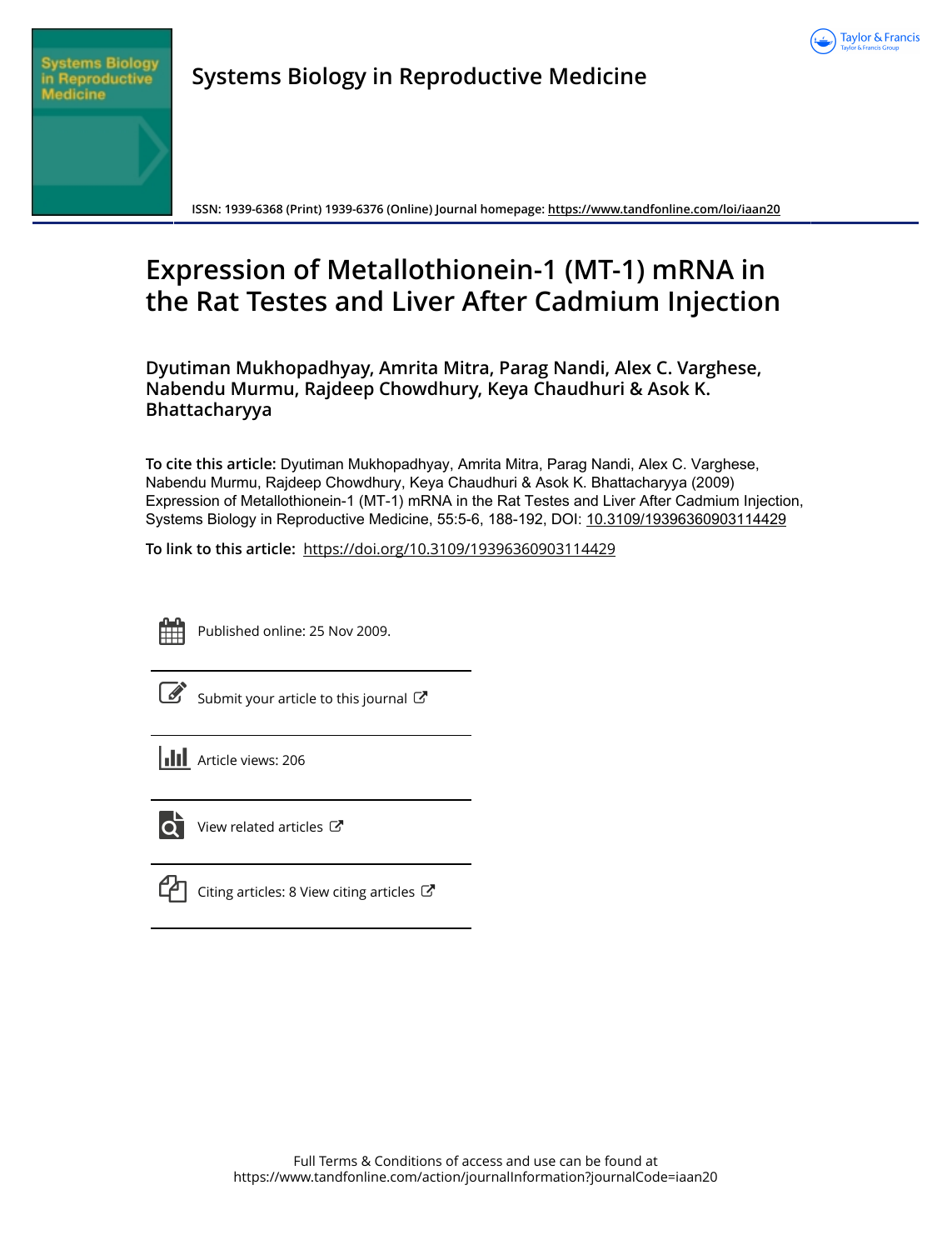informa healthcare

# Research Communication Expression of Metallothionein-1 (MT-1) mRNA in the Rat Testes and Liver After Cadmium Injection

#### Dyutiman Mukhopadhyay

Departments of Zoology and Biochemistry, University of Calcutta and Institute of Reproductive Health and Toxicology, Kolkata, India

#### Amrita Mitra

Department of Biochemistry, University of Calcutta and Institute of Reproductive Health and Toxicology, Kolkata, India

#### Parag Nandi

Department of Environmental Science, University of Calcutta and Institute of Reproductive Health and Toxicology, Kolkata, India

#### Alex C. Varghese

Institute of Reproductive Health and Toxicology and IVF Division, Advanced Medicare & Research Institute (AMRI) Ltd, Kolkata, India

#### Nabendu Murmu

Department of Cancer Chemoprevention, Chittaranjan National Cancer Institute, Kolkata, India

#### Rajdeep Chowdhury and Keya Chaudhuri

Molecular and Human Genetics Division, Indian Institute of Chemical Biology, Kolkata, India

Asok K. Bhattacharyya

Abbreviations: MT: metallothionein; Cd: cadmium; RT-PCR: reverse transcriptase polymerase chain reaction; DEPC: diethylpyrocarbonate; EDTA: ethylenediaminetetraacetic acid; dNTP: deoxynucleotide triphosphate; oligo dT: oligodeoxythymidylic acid; cDNA: complementary deoxyribonucleic acid; bp: base pair.

Received 11 January 2009; accepted 26 May 2009.

Address correspondence to Asok K. Bhattacharyya, Department of Biochemistry, University of Calcutta, 35 Ballygunge Circular Road, Kolkata 700019, India. E-mail: akb\_irht@yahoo.in

Metallothioneins (MTs) belong to the family of stress proteins that are present in the majority of living organisms. The MTs play an important task in detoxifying heavy metals. The mammalian scrotal testis is known to be susceptible to cadmium (Cd) exposure. The present work focuses on the MT-1 isoform and aims to ascertain and confirm previous findings to answer whether rodent testes indeed contain MT-1 mRNA, whether its level is increased with Cd injection in liver and testes, and lastly what is the relative difference in the expression of MT-1 mRNA in liver and testes both with and without Cd injection. Adult male Wistar rats weighing 270–290 g received a subcutaneous injection of 4.0 µmol Cd/kg and were sacrificed by cervical dislocation 6 h later. RNA was isolated from testes as well as the liver. There were 2 replicates per treatment for RNA analyses. MT-1 mRNA levels were determined by semiquantitative reverse transcriptase polymerase chain reaction (RT-PCR) analysis and then assessed by densitometry scanning. The results of RT-PCR clearly demonstrated that the rodent testes express MT-1 mRNA. The densitometry data shows that the expression of MT-1 mRNA increases with Cd treatment in testes. The relative level of MT1-mRNA is greater in the control-liver than in the control-testes. However, upon Cd injection, the level of testes MT-1 mRNA increases 2.16 fold. These results suggest that the testes respond to Cd for at least 6 h post injection through a transcriptional mechanism.

KEYWORDS cadmium, liver, metallothionein, mRNA, testes

## INTRODUCTION

Toxic metals (lead, cadmium, mercury, arsenic, etc.) are widely found in our environment. We are exposed to these metals from numerous contaminated sources. These heavy metals can accumulate in different body parts, including the reproductive organs, to exert their influence on structure and physiology. However, certain defense mechanisms to nullify the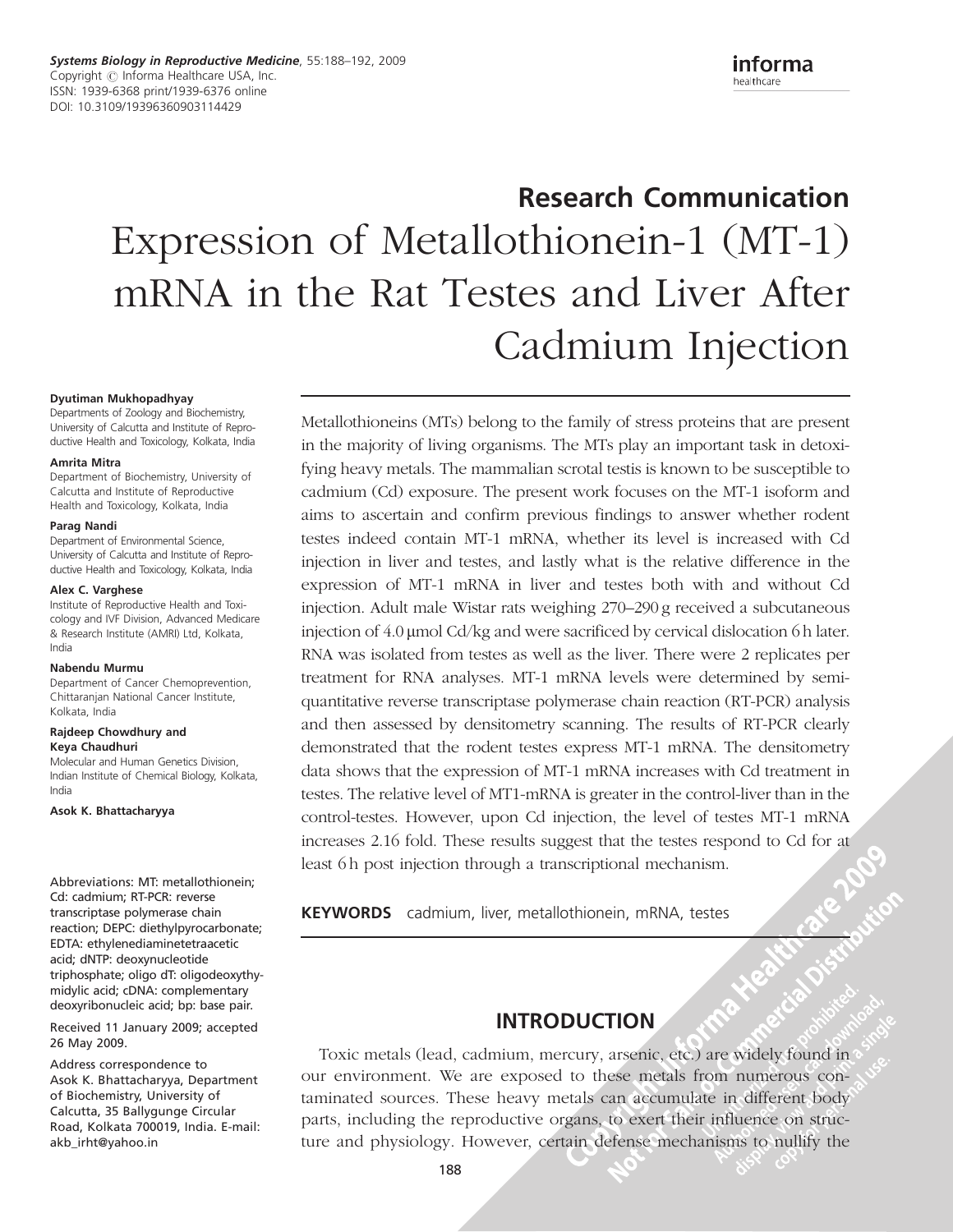effect of these heavy metals are present. One of the mechanisms by which heavy metals are prevented from exerting their toxic effect is by production of stress proteins.

Metallothioneins (MTs) belong to the family of stress proteins that are present in the majority of living organisms. The MTs play an important role in detoxifying heavy metals by sequestration of the metal as cysteine bound complexes [Suzuki et al. 1998]. However, the mammalian scrotal testis is known to be vulnerable to cadmium (Cd) toxicity. Nominal amounts of this metal can cause histological damage of the testis [Samarawickrama 1979] and Cd can exert a tumorigenic effect [Waalkes and Rehm 1992].

It has been a long-standing controversial issue as to whether or not the male gonads, testis, contain metallothioneins (MTs) [Coogan et al. 1995].

Earlier studies reported that the rodent testis lacks MTs and concluded that this is why the testis is very susceptible to Cd, although other indirect experimental evidence suggests that MTs are present in this organ [McKenna et al. 1996].

There are several functional variants of the MT gene including the primary forms of MT-1, MT-2, and MT-3. The present work was designed to address several issues including whether rodent testes contain MT-1 mRNA, whether its level is increased with Cd injection in liver and testes, and lastly what is the relative difference in the expression of MT-1 mRNA in liver and testes both with and without Cd injection. In part, this work tries to resolve previous studies on metallothionein expression and Cd treatment in rats. Suzuki et al. [1998] isolated metallothionein isoforms MT-1 and MT-2 from rat testes and thus tried to ''resolve the long-standing debate'' about the presence of MTs in testes. Lee et al. [1999] studied the effects of cadmium on MT-1 and MT-2 mRNA expression in rat ventral, lateral, and dorsal prostate lobes. They showed that Cd treatment induced higher levels of MT-1 and/or MT-2 mRNA in all tissues studied with the exception of lateral lobes of the prostate.

The present study compares two different organs, the liver and the testes, to discern how stresscombating mechanisms respond to heavy-metals. In part this reveals how environmental contaminants interfere with male reproductive function [De Celis et al. 1996] and whether the reproductive system is indeed hyper-susceptible to heavy metal toxicity.

#### RESULTS AND DISCUSSION

The results of RT-PCR clearly demonstrated that the rodent testes contain a functional MT-1 gene (Fig. 1). The densitometry data show that the expression of MT-1 mRNA increases with Cd treatment in testes (Table 1). Although the relative level of MT-1 mRNA is greater in the control-liver as compared to the control-testes, the testes was responsive to the injection of Cd showing a 2.16 fold increase as compared to liver which essentially remained constant (1.08 times the control value). The  $p$ -value was significant  $(0.041)$  for the differences in the densitometry value in the control and injected testes but not significant (0.325) when compared between the control and injected liver (Table 1) indicative of the overlapping values. This suggests that the testis is responsive to Cd injection at least for 6 h post-injection.

MTs play an essential part in the detoxification of heavy metals typified by Cd. However, there has been a debate whether MT-mRNAs are present in the testes [Tohyama et al. 1993] because of the toxicity which Cd can induce in this organ. Our observation



FIGURE 1 Agarose Gel of PCR products after c-DNA synthesis.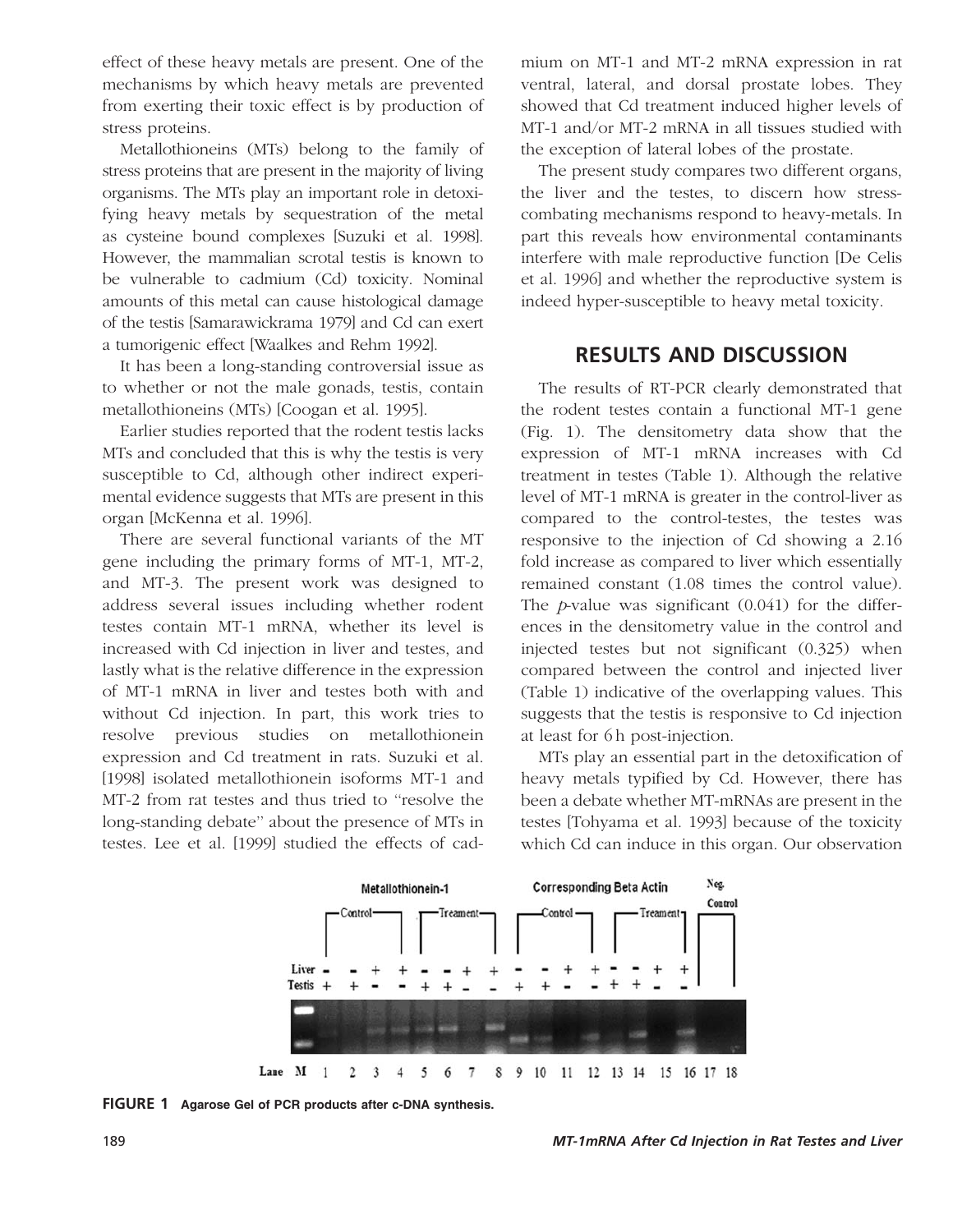TABLE 1 Relative levels of the MT1 and  $\beta$ -ACTIN PCR Products. The density of the electrophorectically resolved RT-PCR products of MT1 and  $\beta$ -ACTIN were determined as the mean. Their relative level was calculated as the ratio of MT1/ $\beta$ -ACTIN. The relative level of MT-1 mRNA before and after cadmium injection in liver and testes including *p*-values are presented.

| P-value (control<br>vs. injected testes) | 0.041 |                                                                                                 |                                                                                                 |                |                  |
|------------------------------------------|-------|-------------------------------------------------------------------------------------------------|-------------------------------------------------------------------------------------------------|----------------|------------------|
| P-value (control<br>vs. injected liver)  | 0.325 | Control (Means $\pm$ SD of replicates<br>of actual intermediate-density:<br>$MT1/\beta$ -ACTIN) | Treated (Means $\pm$ SD of replicates<br>of actual intermediate-density:<br>$MT1/\beta$ -ACTIN) | Increment      | Fold<br>increase |
| <b>Testes</b><br>Liver                   |       | $0.655 \pm 0.249$<br>$1.159 \pm 0.183$                                                          | $1.42 \pm 0.214$<br>$1.26 \pm 0.197$                                                            | 0.767<br>0.101 | 2.16<br>1.08     |

demonstrates that MT-1 mRNA is expressed in rat testes and liver under normal physiological conditions, which is in accordance with other studies performed in the whole testes of rats and mice [Shiraishi and Waalkes 1994; Shiraishi et al. 1993a,b]. It appears that the relative level of MT-1 mRNA is greater in control-liver than in control-testes. However, after 6 h Cd post-injection the testes continues to show an increased level of MT-1 mRNA compared to that of the liver. The increment of MT-1 mRNA in testes due to Cd is also substantiated in other studies [McKenna et al. 1996; Ren et al. 2003; Abel et al. 1991]. However, there are also reports that indicate a decrease and little or no difference of MT-1 mRNA levels in the whole testes of Cd-injected rats or mice [Shiraishi and Waalkes 1994; Zhou et al. 1999]. This discrepancy may reflect that MT-1 mRNA expression is time and dose dependent. In this regard it should be mentioned that this study does not attempt to establish the comparative susceptibility to Cd. Ren et al. [2003] showed that rat liver MT-1 mRNA peaked in the liver after 3 h followed by a decline whereas in the testicular interstitial MT-1 mRNA peaked at 6 h. This is in accord with the data presented in the above showing a relatively higher level of MT-1 mRNA in testes (2.16 times) after 6 h. The marked increase in the level of MT-1 mRNA in testes after Cd injection suggests that this organ is highly responsive to Cd-toxicity. However, earlier studies indicate that this is not the case since Cd-induced MT mRNA in testes is not followed by an increase in MT synthesis [Ren et al. 2003]. Hypermethylation of the rat testes MT-gene is consistent with this notion [Bhave et al. 1988]. However, regulation at the translational level whether synthesis or degradation of MT should be considered. Vasconcelos et al. [2002], have shown that the levels in liver and testes can also be markedly different through this

mechanism [Vasconcelos et al. 1996] perhaps rendering the testes more susceptible to Cd toxicity than liver.

Our observations clearly demonstrate the existence of MT-1 mRNA in rat testes. The testis shows an increased level of MT-1 mRNA as part of a stress response to Cd injection.

This level of production of MT-1 mRNA is greater in testes than in liver as observed after 6 h post Cd injection. A more thorough understanding of the mode of action and expression of stress proteins both at the transcriptional, post-transcriptional, and translational levels is required.

#### MATERIALS AND METHODS

The study has been approved by University of Calcutta ethical committee.

#### Animals and Treatment Procedure

Adult male Wistar rats, weighing 270–290 g, raised under similar conditions were obtained from Ghosh Enterprise, Calcutta. Two received a sub-cutaneous injection of  $4.0 \mu$ mol Cd/kg. Two control animals were treated under similar conditions receiving a single s.c. injection of saline. All of them were sacrificed by cervical dislocation 6 h later.

#### RNA Isolation

Immediately after sacrificing the rats, the testes and liver were removed, rinsed once with Diethylpyrocarbonate (DEPC) water and a small piece of tissue was kept in 1 ml TRIzol reagent for 15 min. The tissues were minced in TRIzol reagent forming a paste to which  $200 \mu l$  of chloroform was added and mixed gently. The mixture was centrifuged at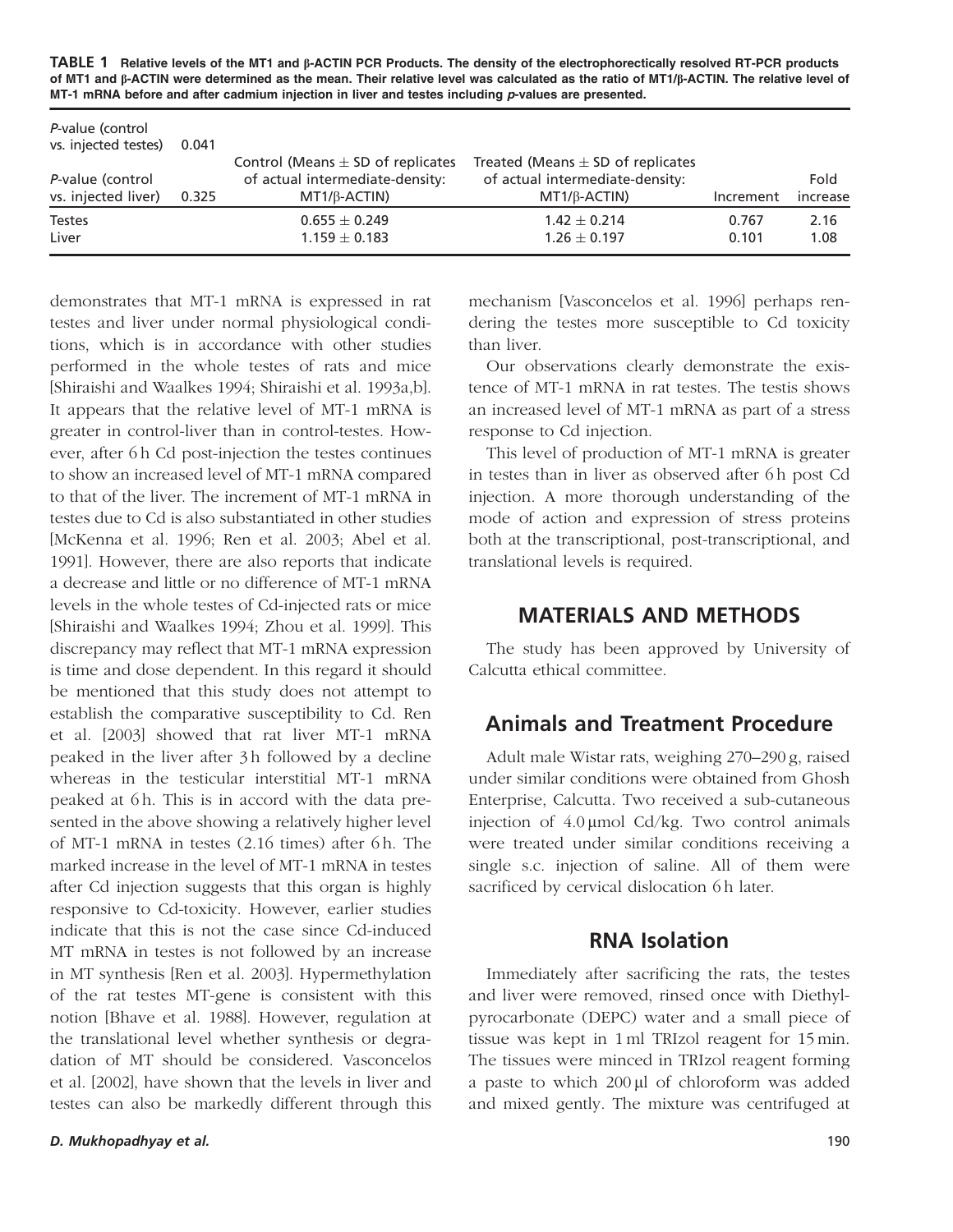13,000 rpm for 15 min at  $4^{\circ}$ C. The upper aqueous layer was carefully removed, avoiding the middle layer containing tissue debris, and placed into a 1.5 mL tube. An equal amount of chilled isopropanol was then added and gently mixed and kept in  $-80^{\circ}$ C freezer for 1–2 days. After precipitation the vial was centrifuged at  $13,000$  rpm for 20 min at  $4^{\circ}$ C and the supernatant removed. The pellet was washed twice with  $500-1000 \mu l$  of  $70\%$  DEPC alcohol, centrifuged at 13,000 rpm for 15 min at  $4^{\circ}$ C. The supernatant was discarded and dried under vacuum. The pellet was then dissolved in 15–20 uL of DEPC treated water and a quick centrifugation was performed. The pellet was heated to  $65^{\circ}$ C for 10–15 min until completely dissolved then centrifuged. A total of  $8 \mu l$  of RNA solution was then placed in a 0.5 mL centrifuge tube and  $1 \mu L$  (5 units) of DNase (TAKARA BIO INC., Shiga, Japan) and  $1 \mu L$  of 10X DNase reaction buffer were added to a final concentration of  $40 \text{ mM of Tris-HCl}$ , pH7.5, 8 mM of MgCl<sub>2</sub> and 5 mM of DTT. It was kept at room temperature for  $40 \text{ min.}$  Subsequently  $1 \mu$ L of stop solution (EDTA) was added to inactivate DNase activity. The solution was then heated at  $65^{\circ}$ C for 15 min and quickly transferred to ice.

### cDNA Synthesis

A master mix was made by combining  $1 \mu$ L of dNTP (10 mM conc.),  $0.8 \mu L$  oligo dT (0.5  $\mu$ g/ $\mu$ L), and  $7.2 \mu$ Lof DEPC for each tube. To  $9 \mu$ L of this master mix 4 µL of DNase treated RNA was added. It was heat-chilled by increasing the temperature to  $65^{\circ}$ C for 5 min then transferred to ice. Following a short centrifugation,  $6 \mu L$  of 5X Buffer (to a final concentration of 25 mM Tris-HCl (pH 8.3), 37.5 mM KCl,  $1.5 \text{ mM } MgCl<sub>2</sub>$  and a vial of  $10 \text{ mM } DTT$  in addition to 0.3 µl Superscript II Reverse transcriptase (InvitrogenTM, Carlsbad, CA, USA) were added to each tube. Reverse transcription was then carried out with PCR programming:  $37^{\circ}$ C  $-2$  min,  $37^{\circ}$ C-50 min and  $70^{\circ}$ C—10 min and  $4^{\circ}$ C—forever. The cDNA was kept at  $-20^{\circ}$ C for future use.

## PCR of cDNA Products

Rat MT-1 sense primer sequence was 5' ACTGC-CTTCTTGTCGCTTA-3' and the antisense primer sequence was 5'-TGGAGGTGTACGGCAAGACT-3'.

This targeted a 310 base pair (bp) fragment. Sense and antisense primer sequences for the control β-actin were 5'-CCCATTGAACACGG-CATTG-3' and 5'-GGTACGACCAGAGGCATACA-3', respectively, which spanned a  $236$  bp fragment [Ren et al. 2003]. A  $25 \mu L$ reaction mixture was prepared containing 0.2mM of each dNTP, 1 pmol of each sense and antisense primer and 0.625 unit of Taq DNA polymerase (GE Healthcare, Chalfront St. Giles, UK), together with  $4 \mu$ L of cDNA. The PCR cycle was carried out as follows: initial denaturation at  $95^{\circ}$ C for 5 min, amplification for 27 cycles which included: denaturation for  $1 \text{ min}$  at  $95^{\circ}$ C, annealing for 1 min at  $55^{\circ}$ C, extension for 1 min at  $72^{\circ}$ C and a final entension at  $72^{\circ}$ C for 5 min. Agarose gel electrophoresis was carried out with the PCR products using a 2.0% (w/v) agarose gel, stained with ethidium bromide and visualized under UV light. Parallel  $\beta$ -actin RT-PCR results served as an internal control needed to calculate the actual intermediate density of MT-1 mRNA.

## Densitometric Scanning

After RT-PCR was carried out, the levels of MT-1 mRNA in testes and liver tissue with and without Cd injection were determined by scanning densitometry using gel doc Image J (NIH v1.37). The actual intermediate density of mean of replicates of MT-1 mRNA was calculated by obtaining the ratio of MT-1/ $\beta$ -actin.

## Statistical Analysis

For statistical analysis Microsoft Excel (Microsoft office XP) was used. Differences in the levels of MT-1 mRNA between control and injected testes as well as control and injected liver were evaluated by Student's t-test (P-value <0.05 was considered significant).

**Declaration of Interest**: The authors report no conflicts of interest. The authors alone are responsible for the content and writing of the paper.

## **REFERENCES**

- Abel, J., de Ruiter, N. and Kühn-Velten, W. N. (1991) Comparative study on metallothionein induction in whole testicular tissue and isolated Leydig cells. Arch Toxicol 65:228–234.
- Bhave, M. R., Wilson, M. J. and Waalkes, M. P. (1988) Methylation status and organization of the metallothionein-I gene in livers and testes of strains of mice resistant and susceptible to cadmium. Toxicology 50:231–245.
- Coogan, T. P., Shiraishi, N. and Waalkes, M. P. (1995) Minimal basal activity and lack of metal-induced activation of the metallothionein